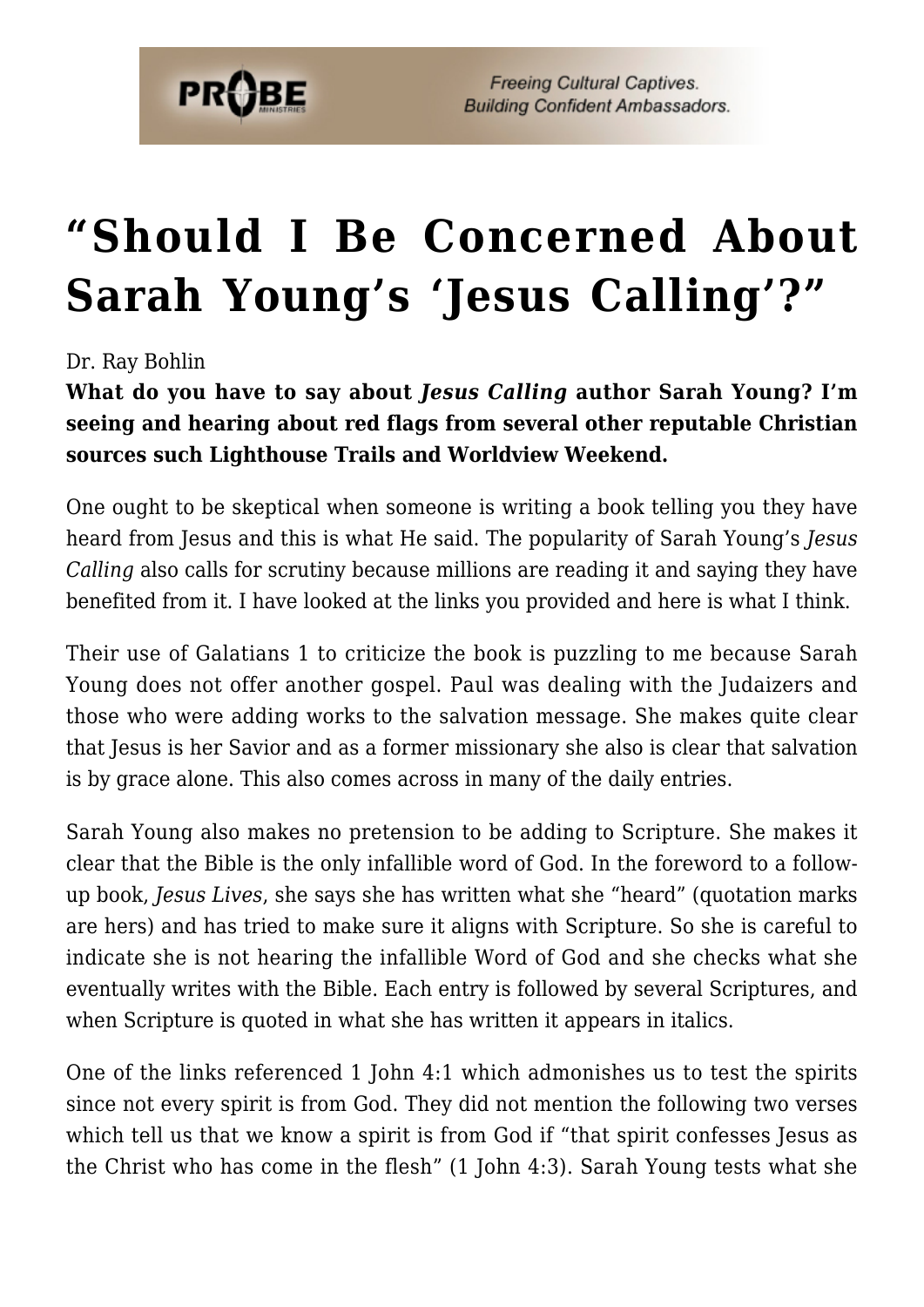

**Freeing Cultural Captives. Building Confident Ambassadors.** 

"hears" against the Word of God and she definitely believes Jesus is the Christ and came in the flesh. John also implies that we may sometimes hear from spirits that are from God! Why else would he admonish us to test them? If we never hear from God after the apostolic age, John should simply have said do not pay any attention to any spirit—it can't be from God. Testing is a waste of time if the authors from Lighthouse and Worldview Weekend are to be followed.

The gospel of John closes by telling us that Jesus did many more things that have not been written (and presumably said other things that were not written). So Jesus said some things that are not in the Bible. Since Jesus did not sin and He tells us He spoke only what the Father told Him to say (John 17:7-8), then there are words of God that were not recorded in Scripture. They are not in the Bible presumably because they were not intended for all people at all times. Similarly, I'm sure kings and leaders in Israel consulted prophets of God at times for which we have no recording. It's reasonable to assume that often the prophets did indeed hear from God but didn't write it down. Again, there have been words God has spoken that we do not have in the Bible because they were not intended for all people at all times. But it was still communication from God. The links provided verses that clearly say we are not to add to the Scriptures. I agree. Sarah Young makes no claim to do so. Some will find what she has written useful and some will not. She may occasionally write something that is not clearly Biblical in character. Her admission that she tries to make sure what she writes is in accordance with the Bible indicates that she knows she is human, makes mistakes, and does not claim any sort of infallibility of her writings. Any Christian writer today should always recognize their own fallibility.

In John 15, Jesus calls His disciples "friends." Since this is in the Bible it's meant for all people at all times. Those of us who have fully accepted Jesus' death on the cross as payment for our sin and believe God raised Him from the dead are friends of Jesus. With my earthly friends I don't just know in my head they are my friends; I spend time with them, and yes, even converse with them. The canon of Scripture is definitely closed. Sarah Young does not pretend to be opening the